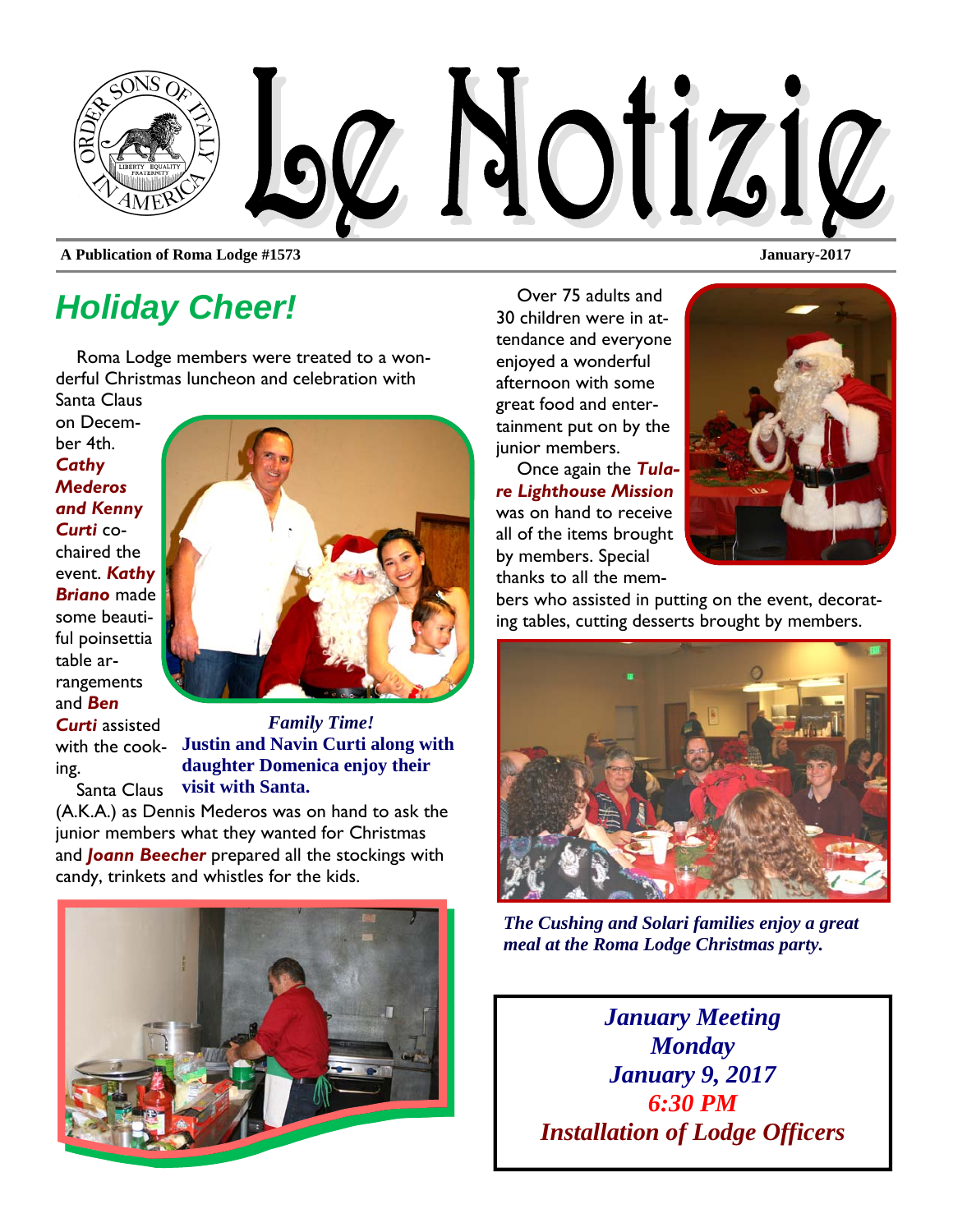# *Return on Investment?*

*Heralds Message* 

**TAN EXPONSIGNAL CONTROVER THE WORLD AGE AGE ARE CONTROVED THE SOUTH OF THE SOURCE AND 14-16th. Roma lodge has participated at each and every show for the past 50 years** its 50th Anniversary Show February 14-16th. Roma lodge has participatstarting at the Tulare Fair Grounds in 1966.

This years chairs for the booth are *Melissa* and *Matt Watkins, Michael DePaoli and Maci Daramy*. They have been doing all the work to organize and operate the booth that features Italian Sausage sandwiches and pasta.



There has been a lot of discussion over the past few years about whether or not Roma Lodge will continue their participation in the show. Dwindling revenue, increased costs and a shrinking profit margin has members questioning the lodge's return on investment for all the time and effort it takes to run the booth each year.

For the chairs it is a month long ordeal from cleaning the booth, ordering supplies, getting volunteers to staff the booth and spend 12-14 hours each day cooking, selling and cleaning the booth.

Granted we have 40-50 lodge members who volunteer during the week to help staff the booth to cook, sell and prepare the sandwiches and pasta but each year once we determine the profit for all the work members are questioning whether or not to continue the operation of the booth for the 51st year.

Unfortunately, the lodge does not have a lot of options to sell or lease out the booth for the week. The farm show reserves the right to do that so our choices are somewhat limited.

We make about twice the net profit on the ravioli dinner that we do at the WAE. At the ravioli dinner we have a few dedicated members who sell 2/3 of the tickets sold. *Should we adopt this idea for the farm show booth?*

 We have long lamented our booth is one of the best values at the show with excellent food, a fair price and great service. Our sales would increase if we had a better location. It has long been documented the foot traffic on the north greenbelt is limited at best. We have often suggested to the farm show to compensate those nonprofits who are located on the north greenbelt should pay less commission to the show based on their location and reduced foot traffic compared to those booths on the south belt or next to the dairy pavilion.

Preselling pasta or sausage sandwich specials would be a win-win for the booth and the lodge. Selling the tickets before the show would mean that the lodge would entice those who purchase them to find the booth and use their tickets. If they choose not to use the tickets it would be



pure profit for the lodge.

If only 40 lodge members sold 5 tickets each that would be more 200 specials we would sell more than we have now. That would increase out profit and greatly improve our return on investment for all the hard work our chairs and members do at the show.

The chairs will have the tickets at the January meeting so plan on picking up 5 or more and start selling to celebrate the 50 years of Roma Lodge involvement in the World Ag Expo!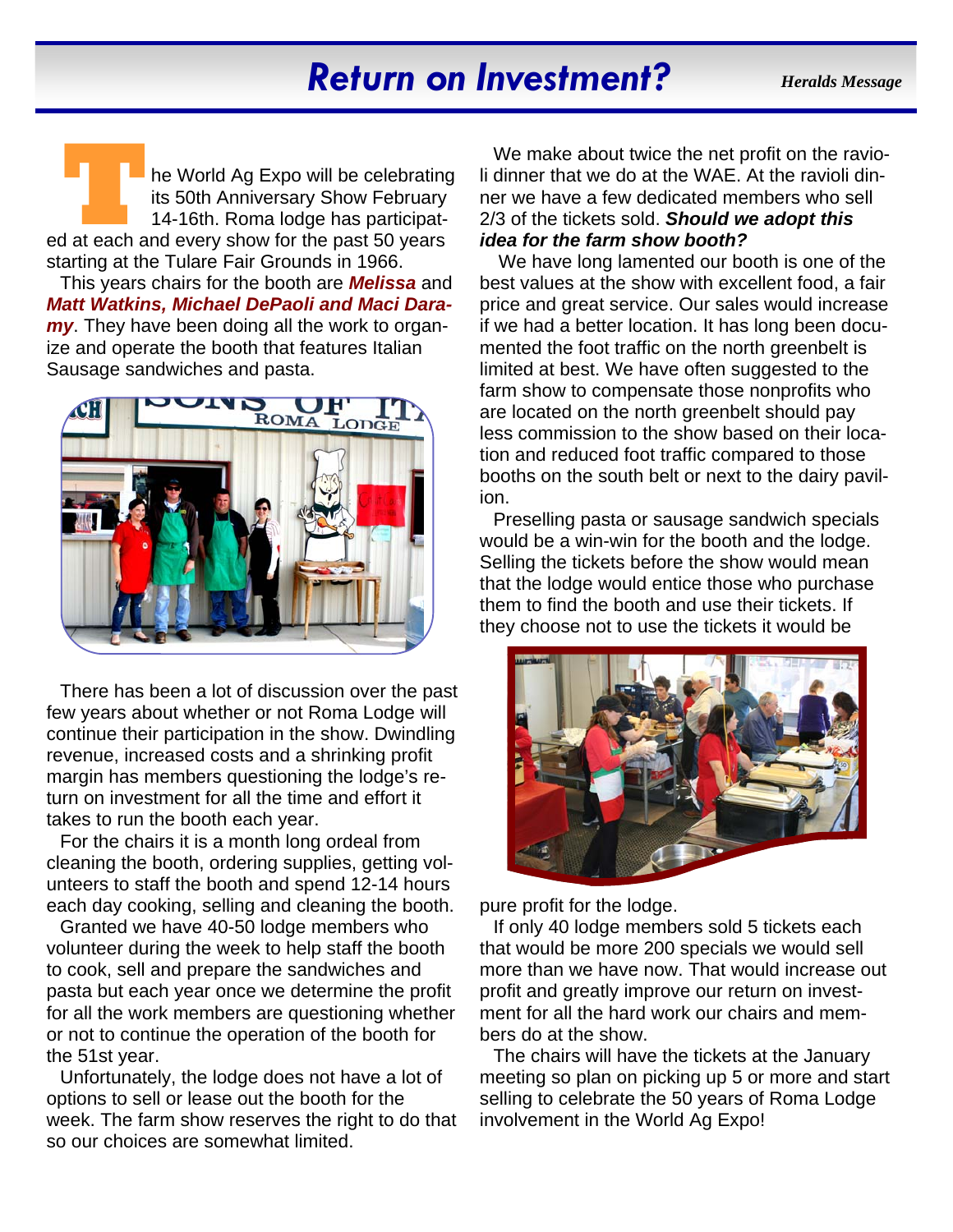## *United Lodges!*

The United Lodges of the valley have been busy discussing some pending issues being proposed by the Grand Lodge. First, is the sale of the Grand Lodge building located in San Francisco. After a 81-1 vote by delegates at the convention to sell the building the Grand Lodge leadership decided to form a committee, feature pro and con articles in the IL Leone, and then send out ballots to delegates to vote again on the sale of the building.

The United Lodges has worked very diligently on behalf of local lodges to provide member



lodges with the pros and cons of selling the building. Roma Lodge President David DePaoli has been instrumental in leading the effort.

He has also been working with the United Lodge member lodges to draft an amendment to the Grand Lodge bylaws to reduce the number of required delegates to 1 or 2 for each lodge at the convention. It appears to be gaining strength and support from the group.

President DePaoli will update lodge members at the January meeting as to all the letters and actions of the United Lodge group.

Junior Members at the Christmas Party!



## *Members in the news!*

Roma Lodge members *Camryn Berra* and *Chloe Cushing*  were on the same team as the East played the West in women's water polo. Camryn is at Porterville High School and Chloe plays for Tulare Western.



#### Sunshine Committee

Condolences are sent to the Roma Lodge members of the Dutto-Ferrero Families on the passing of cousin *Peter Belezzouli*  who died suddenly on December 16th.

Condolences are also extended to *Joe* 



*Peter Belezzouli* 

3

**and Sylvia Signorelli** on the loss of their son David.

Get well wishes are extended to *Pete Milanesio* who is recovering from a recent stay in the hospital.

#### *Membership Dues*

*Your lodge dues are due on January 1, 2017. Regular member dues are \$75 with the mortuary (\$60 without) per year. Social members are the same. Juniors with benefits are \$6.36. Junior members who choose not to select the benefit option are free. College students up to the age of 26 are also free if they verify they are in college by sending a letter to the lodge. Mail your dues to Cathy Mederos, Roma Lodge, PO Box1337, Tulare, California*